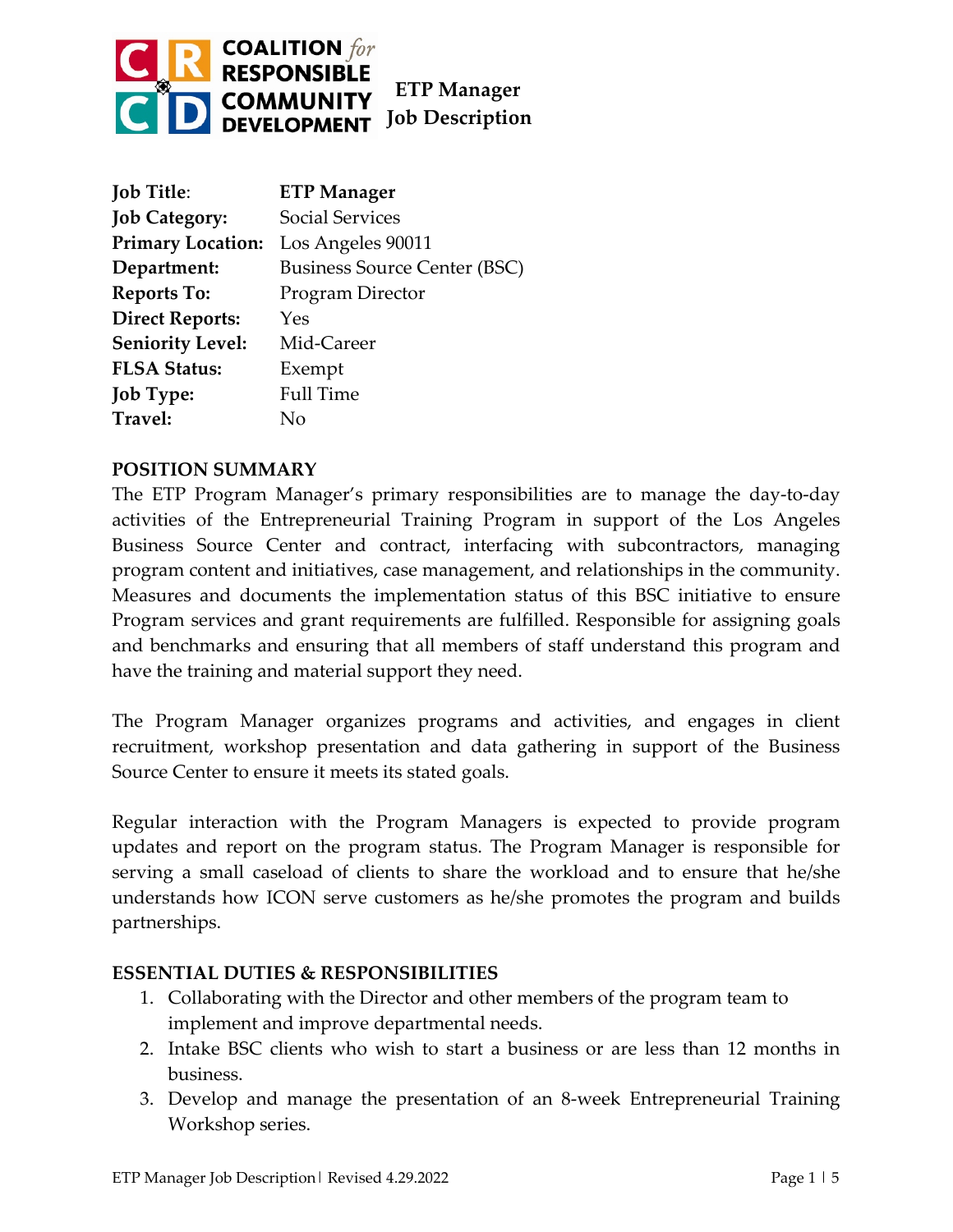

- 4. Supervise and support speakers and workshop presenters with a diverse array of talents and responsibilities.
- 5. Recruit and train 20-30 startups per quarter.
- 6. Support and coordinate strategic priorities and goals established in CRCD's 5 year strategic plan.
- 7. Collaborate with the marketing and communications team to share our program success and strategic marketing
- 8. Meeting quantitative program growth goals
- 9. Ensuring goals are met including customer satisfaction, safety, quality, and team member performance.
- 10. Manage a small caseload of Microenterprises and Small Businesses (less than 20)
- 11. Identify needs and lead the development of new tools and materials (i.e. business plan template, flyer design, etc.)
- 12. Work closely with CRCD's Learning & Evaluation Team to monitor data integrity, track progress towards performance targets, and analyze data to inform program design and delivery.
- 13. Ensuring goals are met including customer satisfaction, safety, quality, and team member performance.
- 14. Promote a positive, collaborative work environment and culture of accountability.
- 15. Ensure all clients paperwork and data collection is complete, timely, accurate, and current in agency records and electronic database.
- 16. Ensure data entry and maintenance of program-required data systems are complete, timely, and accurate.
- 17. Define, document, implement, and track program-specific policies, procedures, standards, and metrics
- 18. Develop and plan strategically for future programmatic and service needs and community partnerships.
- 19. Uphold CRCD's Mission/Vision and 5 Year Strategic Plan.

# **MINIMUM QUALIFICATIONS**

- 1. Bachelor's degree in a related field or 5 years of equivalent experience.
- 2. 3-5 years of Business Services work experience
- 3. Experience in coordinating services with outside agencies and with administrative systems & databases.
- 4. Able to learn quickly and work effectively with a wide range of communities and with minimal supervision.
- 5. 2+ years of supervision experience (Preferably in non-profit and human services)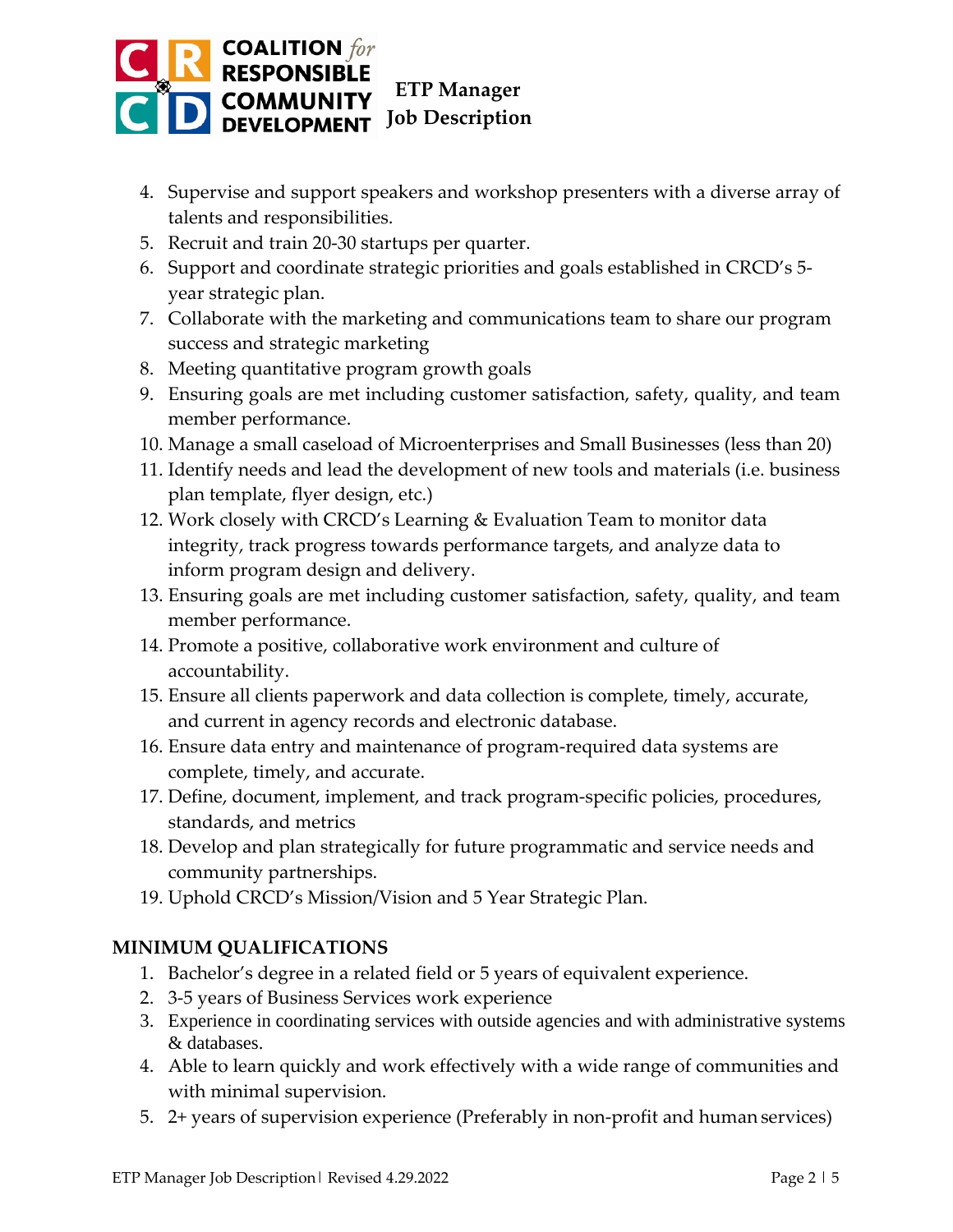

- 6. Reliable, flexible team player who works well with minimal supervision, who has a good work ethic, and an ability to set and maintain personal boundaries.
- 7. Demonstrated ability to work on multiple projects simultaneously and to meet deadlines.
- 8. A high degree of personal and professional integrity: a strong role model for youth
- 9. Experience developing one-on-one relationships with youth of different backgrounds and abilities
- 10. Comfortable in a fast-paced, changing environment
- 11. Excellent interpersonal, listening, written and verbal communication skills
- 12. Exceptional attention to detail
- 13. An ability to network and build alliances
- 14. Willingness to travel to schools, business, and partner organizations South Los Angeles and the LA region.
- 15. Reliable transportation: valid driver's license, and car insurance as required by law,as appropriate.
- 16. Must display professional and appropriate email etiquette
- 17. Must display the ability to facilitate small and large groups
- 18. Proficient in Microsoft Office (Excel, Word, Power Point)
- 19. Proficient written and oral communication skills
- 20. Bilingual in English/Spanish preferred
- 21. Ability to work on weekends.

# **WORK ENVIRONMENT**

- 1. On occasion walk or drive to different local sites throughout the day
- 2. Regularly required to sit, stand, bend, and occasionally lift or carry up to 35 lbs.
- 3. Combination of field and office environment
- 4. May necessitate working in busy and loud environments
- 5. May be exposed to elements like cold, heat, dust, noise, and odor
- 6. May participate in training and staff development that requires local and out of state travel
- 7. Work regularly in a community that is exposed to gang activity, substance use, homelessness, and high unemployment rates.
- 8. Must be available on call for emergency crisis situations with the ability to respond after work hours as needed for emergencies.
- 9. This is not a work-from-home position

# **RESPONSIBILITIES COMMON TO ALL AGENCY EMPLOYEES**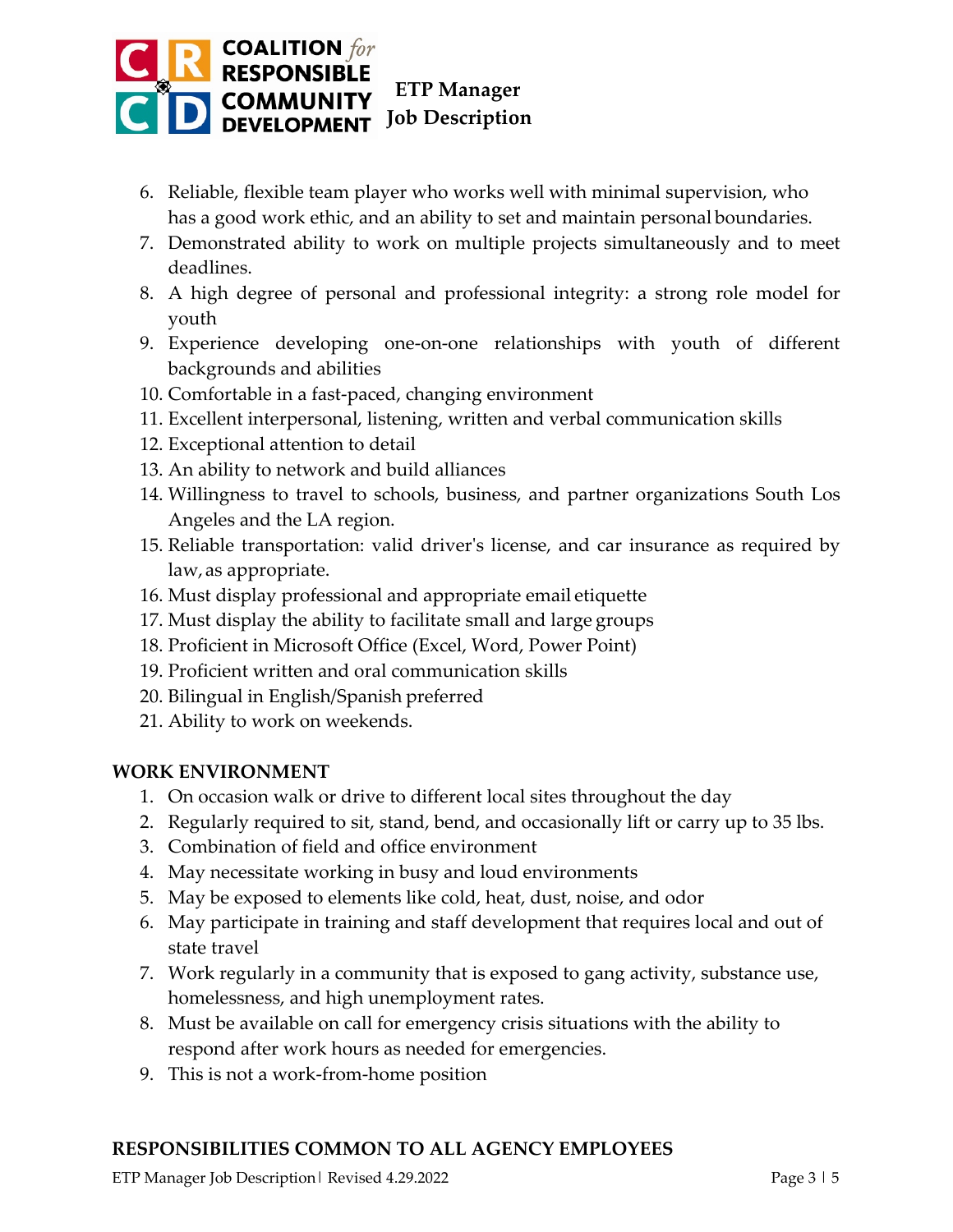

- 1. Encompass a "do whatever it takes approach" to serving our community
- 2. Always maintain a safe work environment and confidentiality.
- 3. Be proactive, creative, and flexible in determining, evaluating, researching, and resolving issues.
- 4. Organize and prioritize multiple activities to meet all external and internal deadlines.
- 5. Maintain professional demeanor that reflects positively on the agency.
- 6. Demonstrate respect and courtesy toward others.
- 7. Able to thrive in a work environment emphasizing teamwork and collaboration.
- 8. Respond in a timely manner in all aspects of communication.
- 9. Regular and prompt attendance in the office is required
- 10. Work with limited to minimum supervision.
- 11. *Perform other duties as assigned by your supervisor and or executive team.*

# **BENEFITS**

- Dental, Vision, Medical Benefits: CRCD is in the top 10% for excellent employee benefits for non-profit organizations. CRCD offers 80% employee paid and 60% dependent paid medical
- 401K eligibility to participate from day one and up to 3% matching after one year
- Flexible Spending Account (FSA)
- Short-Term & Long-Term Disability, Accident, and Hospital Indemnity
- Whole Life Insurance, College Funding Plans/529 Savings Plan from Principal
- Pet insurance, Legal/ID Theft
- Generous work/life balance
- 13 Paid Holidays

CRCD is a mandatory vaccination employer for COVID-19 and its variants. COVID-19 vaccination is mandatory for employment. As such, all CRCD employees must be fully vaccinated against COVID-19, including new hires. All new hires must provide proof of vaccination on or before their start date; alternatively, new hires may request a medical or religious exemption on or before their start date. If a new hire requires a medical or religious exemption, CRCD will engage in the interactive process with the new hire; a new hire cannot begin working for CRCD until the medical or religious exemption application has been approved. Similarly, if a new hire is not yet vaccinated, CRCD will delay the start date until the new hire can provide proof of vaccination or approval of a medical or religious exemption application.

All candidates are subject to a criminal history check and meet CRCD's criteria regarding criminal history and must pass background check conducted by LA County. CRCD is an Equal Opportunity Employer is an equal opportunity employer to all, regardless of age, ancestry, color, disability (mental and physical), exercising the right to family care and medical leave, gender, gender expression, gender identity, genetic information, marital status, medical condition, military or veteran status, national origin, political affiliation, race, religious creed, sex (includes pregnancy, childbirth, breastfeeding and related medical conditions), and sexual orientation. Please direct requests for Reasonable Accommodations to the interview scheduler at the time the interview is being scheduled. You may direct any additional questions regarding Reasonable Accommodations or Equal Employment Opportunity for this position(s) to the EEO/ADA Coordinator. EEO /ADA Coordinator contact: Stacey Cabling (213) 743-6193.